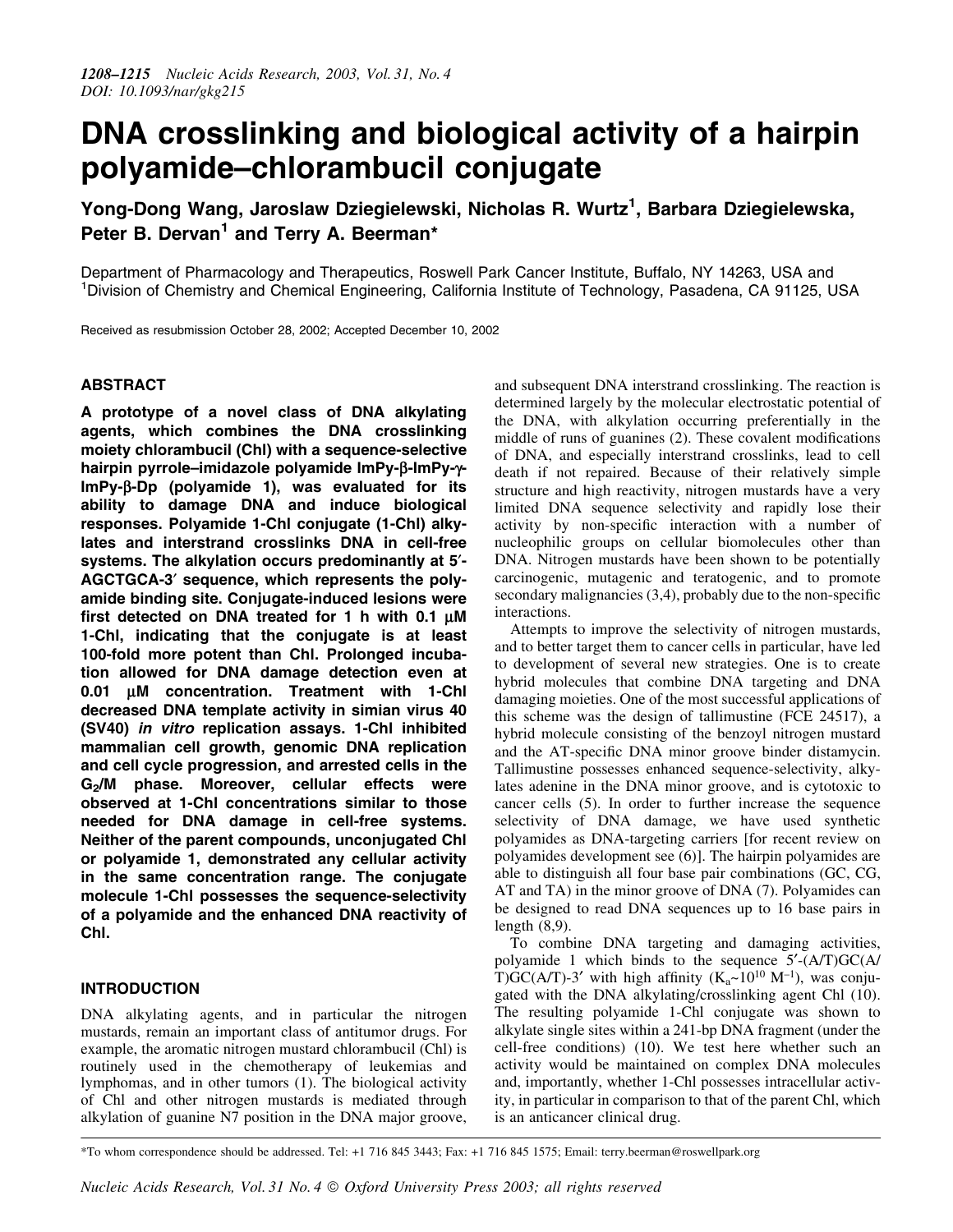We compared the mode of DNA interaction and biological activities of 1-Chl with the parent compounds, polyamide 1 (DNA recognizing/targeting moiety) and Chl (DNA alkylating moiety). 1-Chl and its parent compounds were tested for their ability to induce DNA damage, interfere with DNA replication under cell-free and cellular conditions, and inhibit cell growth and cell cycle progression. We find that 1-Chl alkylates and crosslinks DNA in vitro with high efficiency, and that alkylation occurs predominantly at the sequence targeted by the polyamide. Treatment of 293 cells with 1-Chl resulted in  $G<sub>2</sub>/M$  phase arrest and DNA synthesis and growth inhibition. Conjugate 1-Chl exhibited higher activity (at least 100-fold) than its separate components, polyamide 1 and Chl, in every cell-free or cellular system tested, and demonstrated cytotoxic effects in several mammalian cell lines.

# MATERIALS AND METHODS

# Chemicals

1-Chl  $(ImPy-\beta-ImPy-(R)$ <sup>CHL</sup>- $\gamma$ -ImPy- $\beta$ -Dp), polyamide 1 (10) and Chl (Sigma, Saint Louis, MO) stock solutions were prepared in distilled water, and diluted in reaction buffer or cell culture medium before use. Simian virus 40 (SV40) DNA was purchased from Gibco/Life Technologies (Grand Island, NY), as were all cell culture materials.  $[\alpha^{-32}P]dCTP$ (3000 Ci/mmol),  $[\alpha^{-32}P]$ dATP (3000 Ci/mmol) and  $[\gamma^{-32}P]$ ATP (5000 Ci/mmol) were from Amersham (Piscataway, NJ).

### In vitro ligand-DNA reaction

All conjugate-DNA reactions were carried out at  $37^{\circ}$ C with  $0.01 \mu g/\mu$ l SV40 DNA (linear, supercoiled or minichromosomal) in 25 mM triethanolamine, 1 mM EDTA, pH 7.2 (total vol 30  $\mu$ l), for the time indicated, and terminated by addition of stop solution (final concentrations  $1\%$  SDS, 0.3 M sodium acetate, 5 mM EDTA). Samples were subsequently extracted with phenol/chloroform/isoamyl alcohol (PCI) mixture (25:24:1), precipitated with 3 vol 95% ethanol, washed with 70% ethanol, and dissolved in 10 mM Tris-HCl, 1 mM EDTA, pH 7.5 (TE) buffer.

# SV40 DNA cross-linking in vitro

A cross-link assay was carried out according to Hartley et al.  $(11)$  with some modifications. SV40 DNA, linearized (BamHI, Boeheringer Mannheim, Indianapolis, IN) and dephosphorylated (calf intestinal phosphatase, Sigma), was  $32P-5'$ -endlabeled using T4 polynucleotide kinase (Boehringer Mannheim). Following purification on G50 Quick Spin columns (Boehringer Mannheim) and precipitation, the  $DNA$  was resuspended in TE buffer at  $1$  mg/ml, and specific activity was quantitated by liquid scintillation. Labeled DNA  $(-10\ 000\ \text{c.p.m.})$  was mixed with 0.3 µg of 'cold' SV40 DNA, incubated with the studied compounds and purified as described above. Dried samples were dissolved in strand separation buffer (65% formamide, 1 mM EDTA, 0.04% of each bromophenol blue/xylene cyanol), heated at 55°C for 10 min and chilled immediately on ice. DNA was resolved on 1% agarose gels in  $1 \times$  Tris-acetate electrophoresis (TAE) buffer at 1 V/cm for 16 h. The DNA bands were visualized and quantitated with a PhosphorImager Scanner and ImageQuant v.5 software (Molecular Dynamics, Sunnyvale, CA).

# SV40 DNA forms conversion

Ligand-induced DNA damage was measured using a forms conversion assay (12). Supercoiled SV40 DNA  $(0.3 \mu g)$  was treated with the studied compounds and then purified as described above. In some experiments, SV40 DNA minichromosomes were used according to a previously described method (13). Ligand-treated and precipitated DNA was resuspended in TE, heated at 70°C for 2 h to convert alkylation sites into strand breaks, and resolved on 1% agarose gels in  $1 \times$  TAE at 1 V/cm for 16 h. Separated SV40 DNA forms were visualized and quantitated with the ChemiImager 4400 System (AlphaInnotech, San Leandro, CA).

# Repetitive primer extension (RPE)

SV40 DNA treated with the studied agents or untreated controls were used in RPE experiments (14). The primer (5<sup>'</sup>-CCCAAGGCTCATTTCAGGC-3', starting from position 2818/reverse on the SV40 genome, synthesized by the Biopolymer Facility at Roswell Park Cancer Institute), was  $32P-5'$ -end-labeled with T4 polynucleotide kinase (Boehringer Mannheim), purified and used directly in thermal cycling. A linear amplification reaction (25  $\mu$ l) consisted of 100 ng of SV40 DNA (control or drug-treated), labeled primer  $(0.5 \mu M)$ , 1 U Taq DNA polymerase, 1.5 mM  $MgCl<sub>2</sub>$  and 0.2 mM of each dNTP, in  $1 \times Tag$  polymerase buffer (Life Technologies). The polymerase reaction was started with 5 min denaturation at 95°C and carried out for 35 cycles of 30 s at 95°C, 30 s at 55°C and 55 s at 72°C. The standard sequencing reactions were performed according to the manufacturer's instructions using SequiTherm Excel II kit (Epicentre Technologies, Madison, WI) and the same primer. DNA fragments were separated on 8% polyacrylamide/8.3 M urea sequencing gels in  $1 \times$  Tris-borate electrophoresis (TBE) buffer. Gels were dried and DNA replication products were visualized by phosphorimaging.

# Cell-free SV40 DNA replication

The method and conditions used for SV40 cell-free DNA replication were as described previously (15). The total cellular protein extracts were prepared from non-treated, exponentially growing 293 cells by hypotonic buffer extraction, and protein concentrations were determined using the Bradford method (Bio-Rad Laboratories, Hercules, CA). Ligand-modified template DNA was prepared by incubating SV40 DNA (150 ng, form I) with 1-Chl at 37°C for 1 h, followed by phenol-chloroform extraction and precipitation as described above. 1-Chl-treated template DNA (50 ng) was mixed with 293 cell extracts (50 µg proteins), 600 ng of T antigen, and 2  $\mu$ Ci of  $\left[\alpha^{-32}P\right]$ dATP in the replication buffer. The reactions (final vol 20  $\mu$ I) were incubated at 37°C for 1 h, and then stopped by addition of 1% SDS, 10 mM EDTA and 0.1 mg/ml proteinase K. Following 30 min incubation at 37°C and PCI extraction, DNA was purified on G50 Quick Spin column and separated on 0.8% agarose gels in  $1\times$  TAE for 16 h at 1 V/cm. The DNA replication products were visualized and quantitated by phosphorimaging.

# Cell culture and cell growth inhibition

HeLa S3, HCT-116, 293 and BSC-1 cells were grown as a monolayer, and Jurkat cells as suspension culture, in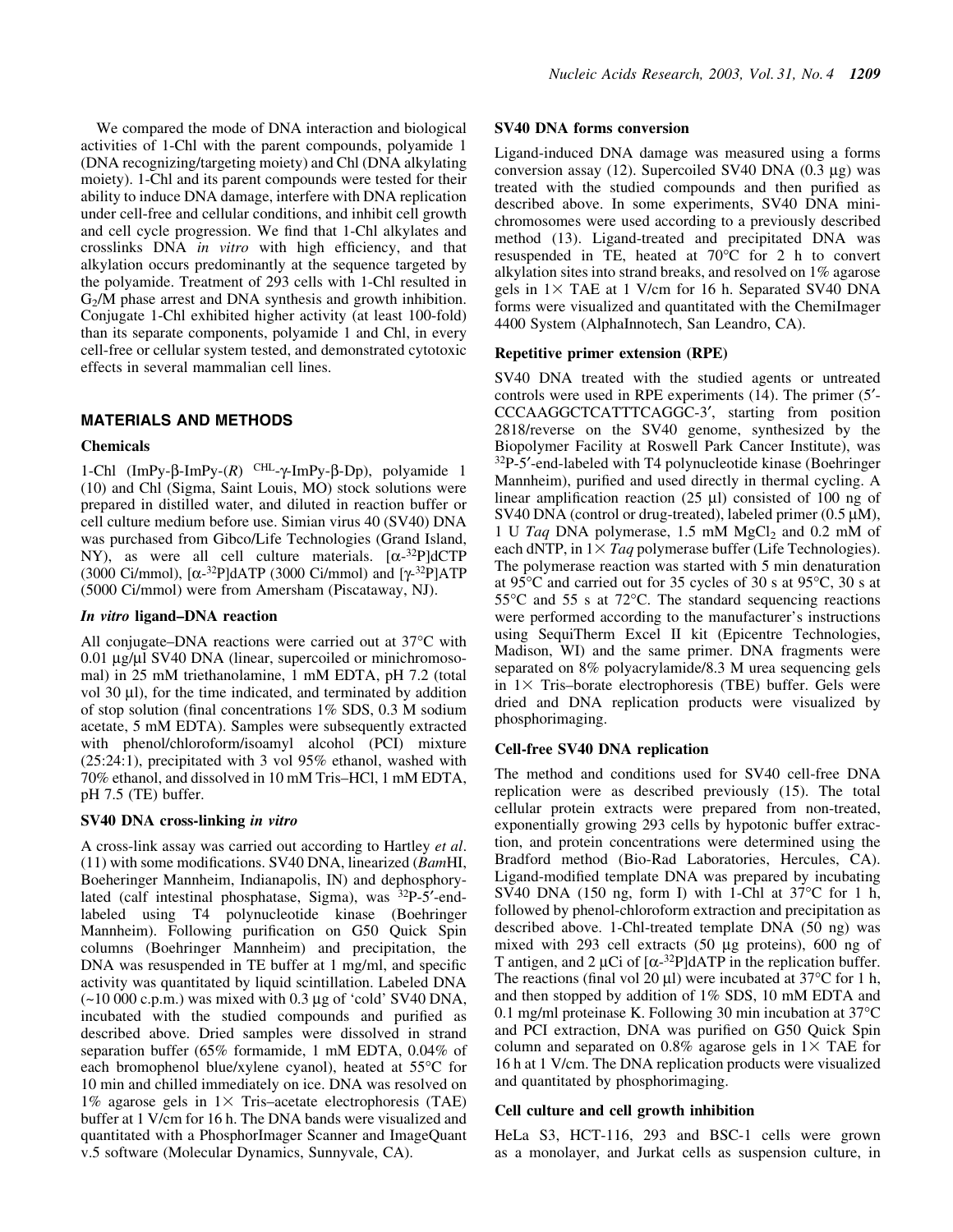appropriate media at  $37^{\circ}$ C in a  $5\%$  CO<sub>2</sub> incubator. Exponentially growing cells were plated in 96-well plates at a density of  $1 \times 10^3$  cells/well. After overnight incubation, the cells were treated with the studied compounds for 4 days, followed by washing and fixing with 50% cold trichloroacetic acid. Cell growth was quantitated based upon Sulphorhodamine B staining of cellular proteins and absorbance measurements at 570 nm.

#### Inhibition of DNA, RNA and protein synthesis

Inhibition of cellular macromolecule synthesis was measured as [3H]-precursors incorporation into cells as described previously (15). Briefly, 293 cells were pre-labeled with  $[14C]$ thymidine (0.01 µCi/ml) for 48 h, followed by a 24 h chase in fresh medium. Cells plated in 6-well plates  $(1 \times 10^5)$ cells/well) were treated with 1-Chl for 18 h, and during the last 1 h  $[3H]$ thymidine, uridine or leucine were added to a final concentration  $0.5 \mu$ Ci/ml. Following washes in phosphatebuffered saline, pH 7.4, and macromolecules precipitation with cold perchloric acid, the acid-insoluble radioactivity in samples was quantitated using liquid scintillation. Inhibition of precursors incorporation into cellular macromolecules was calculated as the ratio of  $[{}^{3}H]$  to  $[{}^{14}C]$  in drug-treated sample compared with non-treated control.

#### DNA content determination by flow cytometry

Exponentially growing 293 cells were treated with 1-Chl or Chl for 18 h followed by an additional 24 h incubation in drugfree medium. Harvested cells were fixed in 75% ethanol at  $-20$ °C for at least 18 h. Cellular DNA was stained for 30 min in the dark at room temperature in 0.1% sodium citrate containing 50 mg/ml propidium iodide (PI) (Sigma) and 100 mg/ml RNase A (Boehringer Mannheim). The DNA content in  $10<sup>4</sup>$  cells/sample was measured by flow cytometry on a FACSscan apparatus (Becton-Dickinson, Franklin Lakes, NJ), and analyzed with WinList 5.0 program (Verity Software House, Topsham, ME).

### RESULTS

# Conjugate-induced effects on SV40 DNA in cell-free systems

Induction of DNA interstrand crosslinks. The Chl moiety attached to a polyamide in 1-Chl should cause DNA alkylation and crosslinking (Fig. 1). Alkylation of complementary DNA strands by one Chl molecule could result in interstrand crosslinking that prevents the separation of DNA strands. The formation of crosslinks in DNA can therefore be measured by denaturation of conjugate-treated linear DNA, followed by separation on neutral agarose gels (11). However, methods often employed in the detection of DNA interstrand crosslinks involve the use of harsh procedures (high temperature or pH) to denature the DNA duplex. Since the stability of DNA alkylation/crosslinks could be compromised under such conditions, we employed a mild method that involved heating the linear DNA in 65% formamide at 55°C for 10 min. Under these conditions, control DNA can be fully denatured (Fig. 2A and B, lanes 2) while at the same time alkali- or heat-labile crosslinks are preserved.



Figure 1. Structure of 1-Chl and model of its binding site. (A) Chemical structure of polyamide $-$ Chl conjugate 1 $-$ Chl. (B) Model of polyamide conjugate bound to the match site 5<sup>'-</sup>AGCTGCT-3'. Shaded and non-shaded circles represent imidazole and pyrrole rings, respectively, diamonds represent b-alanine and hexagon represents Chl.

Treatment with increasing concentration of 1-Chl increased the fraction of double-stranded DNA that was resistant to denaturation (Fig.  $2A$ , lanes  $5-7$ ). Crosslinks could be detected at agent concentrations as low as  $0.1 \mu M$ , and at 1  $\mu$ M 1-Chl ~50% of the plasmid was crosslinked and migrated as double-stranded DNA (Fig. 2A, chart). Under similar conditions, none of the parent agents (Fig. 2A, Chl, lane 3 or polyamide 1, lane 4) induced DNA interstrand crosslinks. The time dependence of 1-Chl-induced DNA crosslinking was investigated by incubating SV40 DNA with 10 µM conjugate for up to 24 h at 37°C. As shown in Figure 2B, the level of DNA crosslinks increased rapidly and reached the value of 75% of total DNA after 60 min treatment (Fig. 2B, chart). Longer exposures to 1-Chl resulted in DNA degradation, which manifested as a low molecular `smear' on the gels (data not shown).

Sequence selectivity of DNA damage in cell-free systems. 1- Chl and its parent polyamide 1 were designed to target the specific DNA sequences,  $5'(A/T)GC(A/T)GC(A/T)$ -3'. Previous study confirmed the sequence preference of 1-Chl using a small DNA fragment. In this work, we further tested the agent's sequence selectivity on a relatively large (5243 bp) circular SV40 DNA using the RPE assay (also known as the `polymerase stop assay') (14). Here, the conjugate-induced lesions (covalent adducts, crosslinks, strand breaks, etc.) on template DNA prematurely stop Taq polymerase-catalyzed primer extension, resulting in partially extended products whose length indicate the positions of the DNA damage with a 1–2 bp resolution.

First, the heat-induced conversion of agent-DNA adducts to DNA strand breaks was used to establish the proper conditions for 1-Chl–DNA interactions. In this assay, a single strand break results in the conversion of DNA form I (supercoiled) to form II (open circular), while the formation of DNA form III (linear) requires a frank double strand break or two closely spaced single strand breaks on opposite strands (12). To enhance the sequence selectivity of DNA alkylation by 1-Chl, relatively low agent concentrations and long incubation times (up to  $24$  h) were tested  $(10)$ .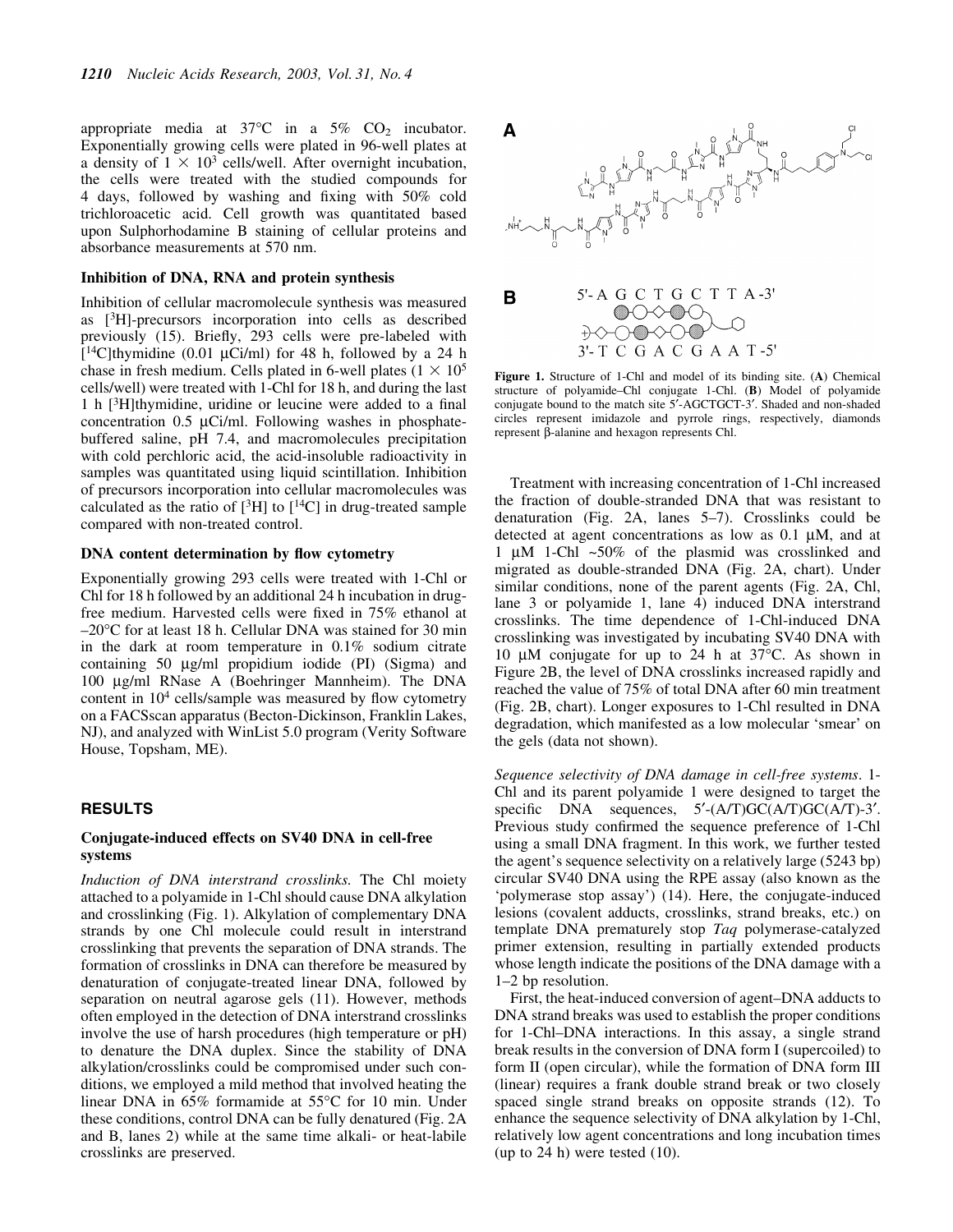

Figure 2. Formation of DNA interstrand cross-links on SV40 DNA by 1-Chl, polyamide 1 and Chl. (A) Dose dependence. SV40 DNA was incubated at  $37^{\circ}$ C for 1 h with 10  $\mu$ M of Chl (lane 3) polyamide 1 (lane 4) or  $0.1-10 \mu M$  1-Chl (lanes 5-7). (B) Time dependence. SV40 DNA was incubated at  $37^{\circ}$ C with 10 µM 1-Chl for 0, 5, 15 and 60 min (lanes 3–6). Lanes 1 and 2 represent native, double-stranded (ds) and denatured, single-stranded (ss) control SV40 DNA, respectively. Linearized and  $[^{32}P]$ end-labeled SV40 DNA was treated with agents, purified, denatured and resolved on neutral agarose gels as described in Materials and Methods. The percentage of double-stranded and resistant to denaturation cross-linked DNA was determined by phosphoimaging analysis of dried gels. The data points in the charts represent the average of at least two independent experiments.

Forms conversion assay was carried out using naked SV40 DNA incubated with 1-Chl  $(0.001-1 \mu M)$  for 18 h at 37<sup>o</sup>C (Fig. 3A). After heating at 70°C, increase in linear (form III) and nicked-circular (form II) DNA could be detected at 0.01  $\mu$ M 1-Chl (Fig. 3A, lane 3), and a significantly higher level of DNA damage was observed at  $1 \mu$ M conjugate (Fig. 3A, lane 5). In contrast, the parent compounds, polyamide 1 and Chl, did not induce measurable DNA damage at concentrations up to 10  $\mu$ M (data not shown). DNA template prepared by reaction of 1  $\mu$ M 1-Chl with SV40 DNA for 18 h was used in subsequent RPE experiments.

Amplification of non-treated SV40 DNA (lane 5) in RPE experiment resulted in long extension products that migrated near the top of the gel (beyond the region shown in Fig. 3B). The parent compounds including Chl and polyamide 1 that were inactive in previous assays showed virtually no inhibition of primer extension at concentrations as high as  $10 \mu$ M (data not shown). In contrast, SV40 DNA treated with  $1 \mu$ M 1-Chl for 18 h at 37°C and subjected to the RPE reaction produced several distinct bands corresponding to shorter DNA fragments (Fig. 3B, lane 6). The intense bands at  $A \rightarrow AGCTGCAA \leftarrow$  sequence (the arrows indicate presumed alkylated bases) demonstrate that under these conditions, 1-Chl targets its designed sequence. However, besides the



Figure 3. Sequence selectivity of 1-Chl-induced DNA alkylation. (A) SV40 DNA alkylation induced by 1-Chl  $(0.001-1 \mu M)$  following prolonged incubation (18 h at 37°C). DNA alkylation lesions were converted to strand breaks as described in Materials and Methods. (B) Sequence selectivity of 1-Chl-induced SV40 DNA alkylation. Template DNA  $(0.3 \mu$ g) was either reacted with 1  $\mu$ M 1-Chl for 18 h at 37°C (lane 6) or untreated (control, lane 5). Following extraction and ethanol precipitation, DNA samples  $(0.1 \mu g)$  were subjected to the RPE reaction using  $32P$ -end-labeled primers (starting from position 2818/reverse on the SV40 genome) and resolved on sequencing polyacrylamide gels as described in Materials and Methods. DNA fragments were visualized by phosphoimaging analysis. Arrows indicate 1-Chl binding sites, and GATC (lanes 1-4) represent results of sequencing reactions using the same DNA primers.

polyamide match site, 1-Chl also damaged one of the downstream mismatch sites (Fig. 3B, lane 6, lower part,  $A^{\leftarrow}A^{\leftarrow}GCAAGT$ ; the arrows indicate presumed alkylated bases and the mismatched bases are underlined).

Inhibition of cell-free SV40 DNA replication. A cell-free SV40 DNA replication assay was employed to examine the functional effects of 1-Chl-induced DNA damage. In this assay, the template SV40 DNA was combined with replication factors isolated from exponentially growing 293 cells and supplemented by SV40 large T antigen. Under these conditions, it is possible to fully replicate the SV40 genome in a cell-free environment (16).

1-Chl-treated SV40 DNA (0.3 and 3  $\mu$ M 1-Chl for 1 h at 37°C) was used as the template in the replication reaction carried out as described in Materials and Methods. As shown in Figure 4, treatment of SV40 DNA with as low as  $0.3 \mu M$ 1-Chl decreased the template competency for replication reaction by  $\sim$ 25% (lane 2), whereas DNA treated with 3  $\mu$ M 1-Chl was virtually inactive in the replication reaction (lane 3).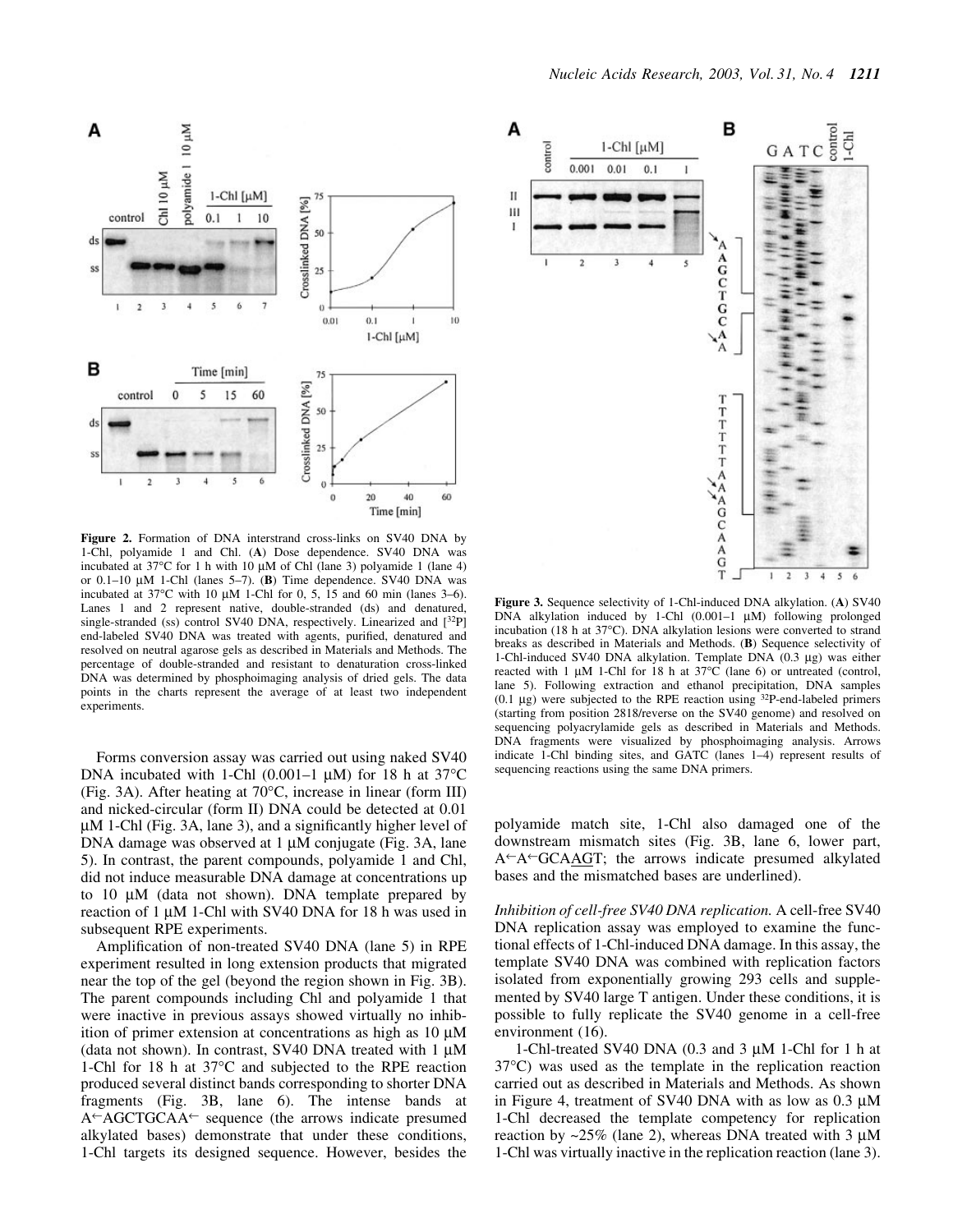

Figure 4. 1-Chl-treated DNA is a poor template for replication in cell-free system. Naked SV40 DNA was treated with 1-Chl at the indicated concentrations for 1 h at 37°C. Replication reactions were assembled using  $30 \mu$ g of 293 cells extract, 50 ng of drug-treated SV40 DNA and 0.6  $\mu$ g of SV40 T-antigen, and incubated at 37°C for 1 h. Replication products were purified, resolved on  $0.8\%$  neutral agarose gels (A), and quantitated (B) as described in Materials and Methods. Positions of plasmid topoisomers (TI) and replication intermediates (RI) are indicated. The data points in the chart represent the average of two independent experiments.

The  $IC_{50}$  (50% inhibitory concentration) calculated from the graph was  $0.9 \mu M$ . Since the free agent was presumably completely removed from DNA by extraction and precipitation, the loss of replication activity can be attributed to 1-Chlinduced irreversible damage to DNA template.

#### Cellular effects

DNA, RNA and protein synthesis inhibition. The results presented so far demonstrated that 1-Chl alkylates and crosslinks DNA with the desired sequence selectivity, and inhibits DNA replication in cell-free systems in vitro. However, the question remains how this in vitro activity, detected on naked SV40 DNA, translates into cellular effects. Since 1-Chl inhibited DNA replication in cell-free system, we have started evaluation of the agent cellular activities by testing the macromolecules synthesis in human 293 cells after 18 h treatment with 1-Chl.

The conjugate-treated cells were examined for bulk DNA, RNA and protein synthesis by measurement of  $[3H]$ thymidine,  $[3H]$ uridine and  $[3H]$ leucine incorporation, respectively. As shown in Figure 5, agent dose-dependent decrease in thymidine incorporation into genomic DNA was observed after 18 h incubation with  $0-10 \mu M$  of 1-Chl. The highest studied concentration (10  $\mu$ M) was sufficient to inhibit DNA synthesis by  $\sim 85\%$  (shaded circles), however, there was virtually no inhibition of RNA (shaded squares) or protein synthesis (open squares). Under similar conditions, neither polyamide 1 nor Chl was able to inhibit DNA, RNA or protein synthesis (data not shown).

Cell growth inhibition. Exponentially growing 293 cells were treated for 4 days at 37°C with 1-Chl concentrations ranging from 0.001 to 10  $\mu$ M. The IC<sub>50</sub> was observed at ~0.013  $\mu$ M 1-Chl (Fig. 6A, shaded circles). No significant growth inhibition was detected in 293 cells treated with similar concentrations of Chl (open squares) or polyamide 1 (shaded squares). This observation corroborates with and extends our



Figure 5. Inhibition of DNA, RNA and protein synthesis in 293 cells. Exponentially growing 293 cells were treated for 18 h with 1-Chl (0.01-10  $\mu$ M), followed by 1 h incubation with [3H]thymidine (DNA, shaded circles), [<sup>3</sup>H]uridine (RNA, shaded squares) and [<sup>3</sup>H]leucine (proteins, open squares). The percentages of inhibition of the precursors incorporation into DNA, RNA and proteins were determined as described in Materials and Methods. The data points represent the average of two independent experiments.

previous results showing the highly enhanced activity of 1-Chl compared with its parent compounds.

Additional studies conducted with several cell lines produced interesting observations that 1-Chl growth inhibition activities are cell line-dependent (Table 1). The concentration which inhibited cell growth by 50% varied from 2 nM (Jurkat cell line) to  $>2 \mu M$  (BSC-1 and HCT-116 cell lines). In addition to evaluating growth inhibition of 1-Chl in tumor lines, normal human diploid fibroblast cells (IMR 90) were also found to be insensitive up to concentrations as high as  $2 \mu M$  (personal communication from Athena Lin and Tonya Jackson). In addition, IMR 90 cells neoplastically transformed with ras, which greatly enhances their susceptibility to DNA-damaging drugs, were found to be only slightly sensitive to 1-Chl  $(-50\%$  growth inhibition required 2  $\mu$ M treatment). Unlike 1-Chl, Chl showed similarly low activity against 1-Chl sensitive (293) or insensitive (BSC-1) cells. The extraordinary differences in sensitivity of cells to 1-Chl cannot be explained by differences in media composition or culture conditions (data not shown).

Cell cycle perturbations. DNA interacting/damaging agents are known to induce cell cycle perturbations and arrest the cell cycle progression predominantly at the  $G_2/M$  boundary (17). The monoparametric flow cytometry method was used to evaluate 1-Chl effects on cell cycle progression. Exponentially and asynchronously growing 293 cells were treated with  $0.01-1 \mu M$  1-Chl or Chl for 18 h, followed by 24 h incubation in agent-free medium. After the cellular DNA was stained with PI, DNA content was analyzed by flow cytometry as described in Materials and Methods.

The histograms of the DNA content distribution in cells treated with 1-Chl or Chl are shown in Figure 6B. In control, non-treated samples, the majority of cells are in the  $G_1$  phase. However, treatment with increased doses of 1-Chl resulted in a gradual increase in the proportion of the  $G_2/M$  peak (up to 53% at 1  $\mu$ M 1-Chl), thus indicating that 1-Chl is able to arrest cell cycle progression in  $G_2/M$  phase. Under similar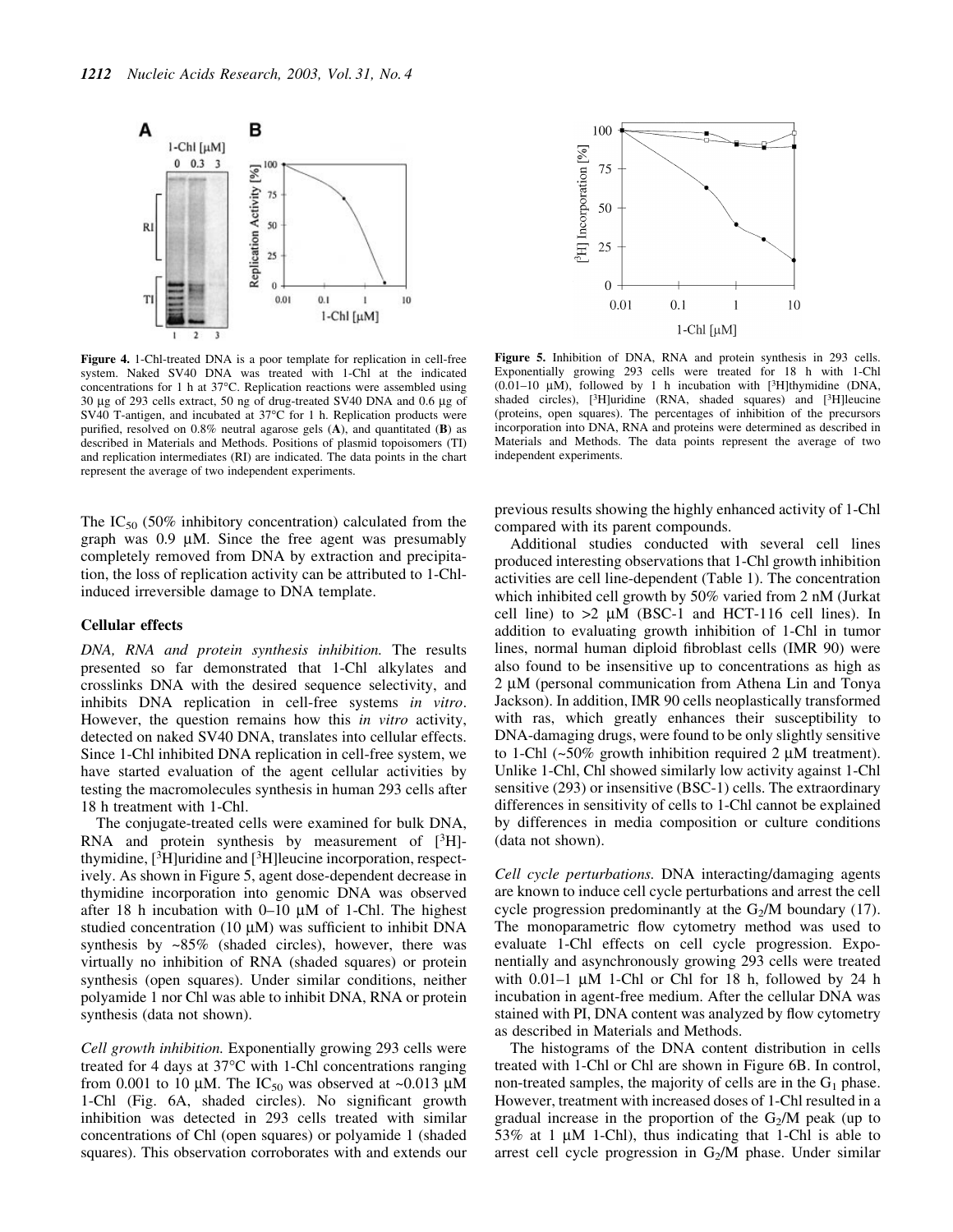

Figure 6. Inhibition of cell growth and cell cycle progression induced by 1-Chl and its parent compounds in 293 cells. (A) Growth inhibition of 293 cells treated for 96 h with  $0.001-5 \mu M$  of 1-Chl (shaded circles), Chl (open squares) or polyamide 1 (shaded squares). The percentage inhibition of cell growth was determined using standard sulphorhodamine method as described in Materials and Methods. The data points represent the average of at least two independent experiments done in triplicate. (B) Drug-induced cell cycle perturbation in 293 cells. Cellular DNA content in cells treated for 18 h with 0.01, 0.1 and 1  $\mu$ M of 1-Chl (left panel) or Chl (right panel), and then post-incubated in fresh medium for  $24$  h was evaluated by flow cytometry as described in Materials and Methods.

conditions, Chl did not alter cell cycle distribution (Fig. 6B, right panel). In a similar study using BSC-1 cells, 1-Chl concentrations as high as  $20 \mu M$  and incubation times up to 48 h, resulted in no effect on cell cycle progression essentially mirroring the resistance seen for growth inhibition (data not shown).

# **DISCUSSION**

It was shown previously, that 1-Chl alkylates N3 adenines in a polyamide-targeted, sequence-selective manner (10). However, it was not known if the drug-induced DNA alkylation/ damage lesions were single-stranded (DNA monoadducts) or double-stranded (DNA interstrand crosslinks). Therefore, we tested whether the ability of Chl to crosslink DNA was altered because of coupling with a polyamide. The lack of strand separation of full length linear SV40 treated with 1-Chl under denaturing conditions proved the formation and covalent

Table 1. 1-Chl-induced cell growth inhibition

| Cell line | Cell line description              | $IC_{50}$ [nM] <sup>a</sup> |
|-----------|------------------------------------|-----------------------------|
| Jurkat    | Human T cell leukemia              | 2.2                         |
| 293       | Human transformed embryonic kidney | 13                          |
| HeLa S3   | Human epithelial carcinoma         | 200                         |
| $BSC-1$   | African green monkey kidney        | >2000                       |
| HCT-116   | Human colon carcinoma              | >2000                       |

aCells were drug treated for 4 days, then the growth was quantitated based upon sulphorhodamine B staining of cellular proteins and absorbance measurements at 570 nm as described in Materials and Methods.

nature of 1-Chl-induced crosslinks. The parent polyamide 1, which lacks Chl moiety, was unable to crosslink doublestranded DNA under these conditions, thus excluding the possibility that the strong, but non-covalent binding of polyamide to DNA contributes to crosslinking appearance. Furthermore, 1-Chl was a much more efficient DNA crosslinking agent than its parent nitrogen mustard Chl, which under the same conditions did not induce crosslinks at concentrations up to 10  $\mu$ M, although some crosslinks were observed at higher concentrations (data not shown). It has been noted previously that Chl-distamycin conjugates crosslink naked and cellular DNA more efficiently than Chl alone  $(18)$ , probably due to the more efficient and faster delivery of Chl alkylating groups to the DNA reactive sites.

The DNA crosslinking assay demonstrated the improved DNA damaging activity of 1-Chl, compared to Chl. Since this assay is based on ligand interactions with simple linear DNA molecules, 1-Chl alkylation potency was also studied using more complex, supercoiled SV40 DNA. Neither Chl nor polyamide 1 produced DNA damage at concentrations up to 10 μM, while DNA damage (demonstrated as conversion of supercoiled form I DNA to forms II and III) was observed at 1-Chl concentrations ranging from 0.1 to 10  $\mu$ M (1 h treatment at 37°C). Longer treatments with 1-Chl further increased the level of drug-induced DNA damage, and the first DNA strand breaks could be detected at concentrations as low as  $0.01 \mu M$ following 18 h exposure (Fig. 3A). However, prolonged incubation and higher 1-Chl concentrations led to extensive DNA damage, resulting in smaller fragments.

The DNA forms conversion assay was also employed to study drug interactions with SV40 minichromosomal DNA, e.g. DNA protected by nucleosomal histones and other chromatin proteins. Studies using SV40 minichromosomal DNA demonstrated that the presence of chromatin structure has no effect on the amount of DNA damage produced by 1-Chl (data not shown). Overall, 1-Chl DNA damaging activity as tested in crosslinking and forms conversion assays were similarly independent of DNA structure (linear, circular or minichromosomal) and occurred at concentrations significantly lower than concentrations needed for Chl to damage DNA.

As shown with RPE experiments, 1-Chl appears to target Chl to its polyamide DNA binding sequence. Taq polymerase was arrested at the sequences matching the polyamide 1 DNAbinding sequence  $5'$ -(A/T)GC(A/T)GC(A/T)-3' (Fig. 3B, upper part, AGCTGCA), as well as double-base pair mismatch site (Fig. 3B, lower part, AGCAAGT). It has been demonstrated previously that the specificity for the alkylation at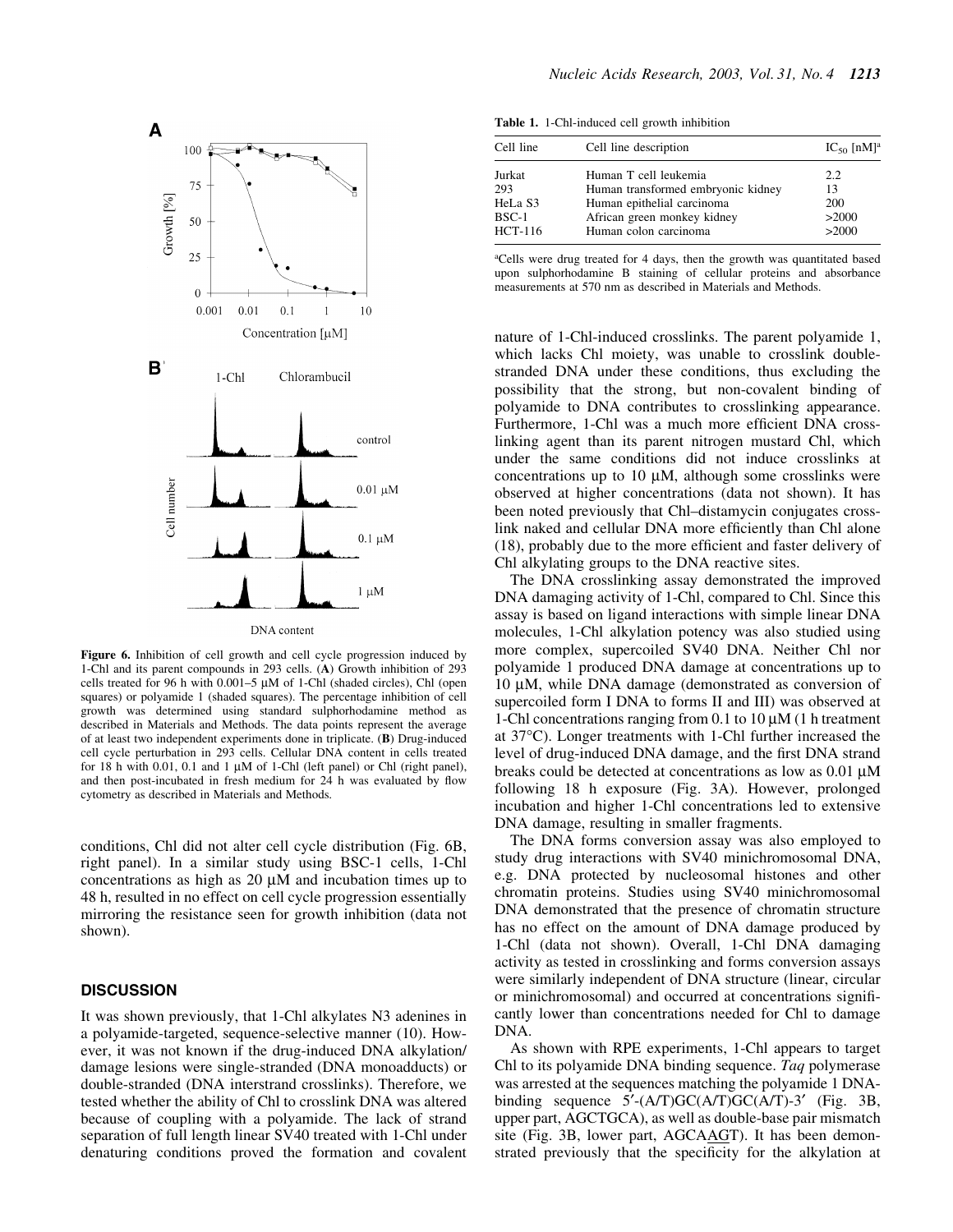match sites over mismatch sites is ~20-fold (10). However, on the particular SV40 DNA fragment analyzed in this study both match and double-base pair mismatch sites appear to be alkylated. One could imagine lower occupancy at a mismatch site, but faster rate of alkylation affording similar yield of cleavage at two different sites.

Besides demonstrating the sequence selectivity of 1-Chlinduced DNA damage, the RPE experiments also revealed that the conjugate-induced lesions stop DNA polymerase in the PCR reaction, and could potentially inhibit DNA synthesis. Therefore, the cell-free in vitro SV40 DNA replication assay was used to study the effects of 1-Chl-induced DNA alkylation on DNA synthesis. The 1-Chl-treated DNA was unable to serve as a DNA synthesis template, with nearly complete replication inhibition observed at  $3 \mu M$  1-Chl. This inhibitory activity could be attributed to formation of DNA crosslinks between the complementary strands, which was observed in the range 1–10  $\mu$ M (Fig. 2A), and the IC<sub>50</sub> values calculated from both experiments are very close  $(0.9 \text{ and } 1 \text{ }\mu\text{M})$ . DNA interstrand crosslinks have been postulated to inhibit or prevent replication, as well as transcription of cellular DNA, because these processes require that the complementary DNA strands be free to separate and bind proteins, a process that is perturbed by the presence of covalent links.

A number of studies have shown a direct correlation between the degree of DNA interstrand crosslinking and biological responses to alkylating agents both in vitro and in vivo  $(19-21)$ . Therefore, one can presume that 1-Chl, as an active and efficient DNA alkylating and crosslinking agent, would induce biological effects in mammalian cells. Shortterm (4 days continuous incubation) assays showed that 1-Chl inhibits the growth of the 293 human cell line at doses similar to those active in cell-free DNA damaging experiments  $(IC_{50}$  $= 0.013$   $\mu$ M). It is important to emphasize that Chl induces DNA interstrand crosslinks and inhibits cell growth at concentrations ranging from micromolar to millimolar depending on the cell line, therefore attachment of sequence-selective polyamide moiety can improve Chl activity by several orders of magnitude.

Factors that may enhance 1-Chl cytotoxicity as compared to Chl include the sequence selectivity of crosslinking and the degree of DNA structure distortion by the formation of larger adducts. Both factors may affect the cell's ability to recognize and repair DNA lesions. It has been shown for a series of nitrogen mustards-minor groove binders conjugates that, while the overall crosslinking efficiency did not dramatically change with the increase in the agents' length, the sequence selectivity of alkylation and the cytotoxicity were considerably enhanced (22,23).

Relatively low 1-Chl concentrations  $(1 \mu M)$  for 18 h) were able to induce DNA synthesis inhibition (Fig. 5) and a  $G<sub>2</sub>/M$ block in the cell cycle (Fig. 6B). Under the same conditions, the parent compounds, polyamide 1 and Chl, did not inhibit cell growth or cell cycle progression. DNA crosslinking agents, as well as other types of DNA damaging drugs, are known to inhibit cellular DNA replication and arrest cells in  $G_2/M$  (17,24). Thus, the preferential inhibition of DNA replication and  $G_2/M$  block suggest that 1-Chl damages intracellular, genomic DNA in a fashion similar to that observed for cell-free SV40 DNA.

This study demonstrates the cellular activity of a polyamide-Chl conjugate. Interestingly, our recent uptake and nuclear localization study of polyamide-dye conjugates using confocal laser scanning microscopy revealed that polyamides localize mainly in the cytoplasm, not the nucleus of most cell types  $(25)$ . The fact that significant biological activity is seen in selected cell types with the conjugate polyamide, suggests that for 1-Chl, fewer DNA lesions may be needed to impair DNA template function compared to reversible binding polyamides. Similarly, a polyamide conjugated to a DNA alkylating group from the cyclopropylpyrroloindole family also showed significant enhancement of whole cell activity (26). The yet unexplained differences between the growth inhibitory activities of 1-Chl on various cell lines could be caused by the differences in cellular uptake or more likely intracellular transport of this agent as suggested by uptake studies in which polyamide-dye conjugates were restricted to certain T-cell lines (25).

In summary, studies presented here have demonstrated that the Chl-conjugated polyamide 1-Chl binds and alkylates DNA in vitro. The compound-induced DNA damage occurs predominantly at the designated polyamide-binding site and hinders DNA template functionality with regard to replication in vitro. Compared with its parent compounds, polyamide 1 and nitrogen mustard Chl, the conjugate molecule is far more effective in both in vitro cell-free and cellular tests. 1-Chl damages and crosslinks SV40 DNA at concentrations as low as  $0.01$  and  $1 \mu$ M, respectively, whereas polyamide 1 and Chl did not demonstrate any activity up to 10  $\mu$ M. In addition, 1-Chl arrests cells in the  $G_2/M$  phase and inhibits cell growth and DNA replication, while neither of the parent compounds showed activity at concentrations up to  $10 \mu M$ .

#### ACKNOWLEDGEMENTS

We are very grateful to Loretta Gawron for technical assistance and to Drs Marry M. McHugh and Christine M. White from Roswell Park Cancer Institute for careful reading of this manuscript and insightful comments. This study was supported in part by NIH grants CA80939 and CA16056 to T.A.B., and GM57148 to P.B.D. N.R.W. was supported by predoctoral fellowships from Bristol-Myers Squibb and the Ralph M. Parsons Foundation.

# REFERENCES

- 1. Faguet,G.B. (1994) Chronic lymphocytic leukemia: an updated review. J. Clin. Oncol., 12, 1974-1990.
- 2. Mattes,W.B., Hartley,J.A. and Kohn,K.W. (1986) DNA sequence selectivity of guanine-N7 alkylation by nitrogen mustards. Nucleic Acids Res., 14, 2971-2987.
- Saffhill,R., Margison,G.P. and O'Connor,P.J. (1985) Mechanisms of carcinogenesis induced by alkylating agents. Biochim. Biophys. Acta, **823**, 111–145.
- 4. Sanderson,B.J. and Shield,A.J. (1996) Mutagenic damage to mammalian cells by therapeutic alkylating agents. Mutat. Res., 355, 41-57.
- 5. Pezzoni,G., Grandi,M., Biasoli,G., Capolongo,L., Ballinari,D., Giuliani,F.C., Barbieri,B., Pastori,A., Pesenti,E. and Mongelli,N. (1991) Biological profile of FCE 24517, a novel benzoyl mustard analogue of distamycin A. Br. J. Cancer, 64, 1047-1050.
- 6. Dervan,P.B. (2001) Molecular recognition of DNA by small molecules. Bioorg. Med. Chem., 9, 2215-2235.
- 7. Dervan, P.B. and Burli, R.W. (1999) Sequence-specific DNA recognition by polyamides. Curr. Opin. Chem. Biol., 3, 688-693.